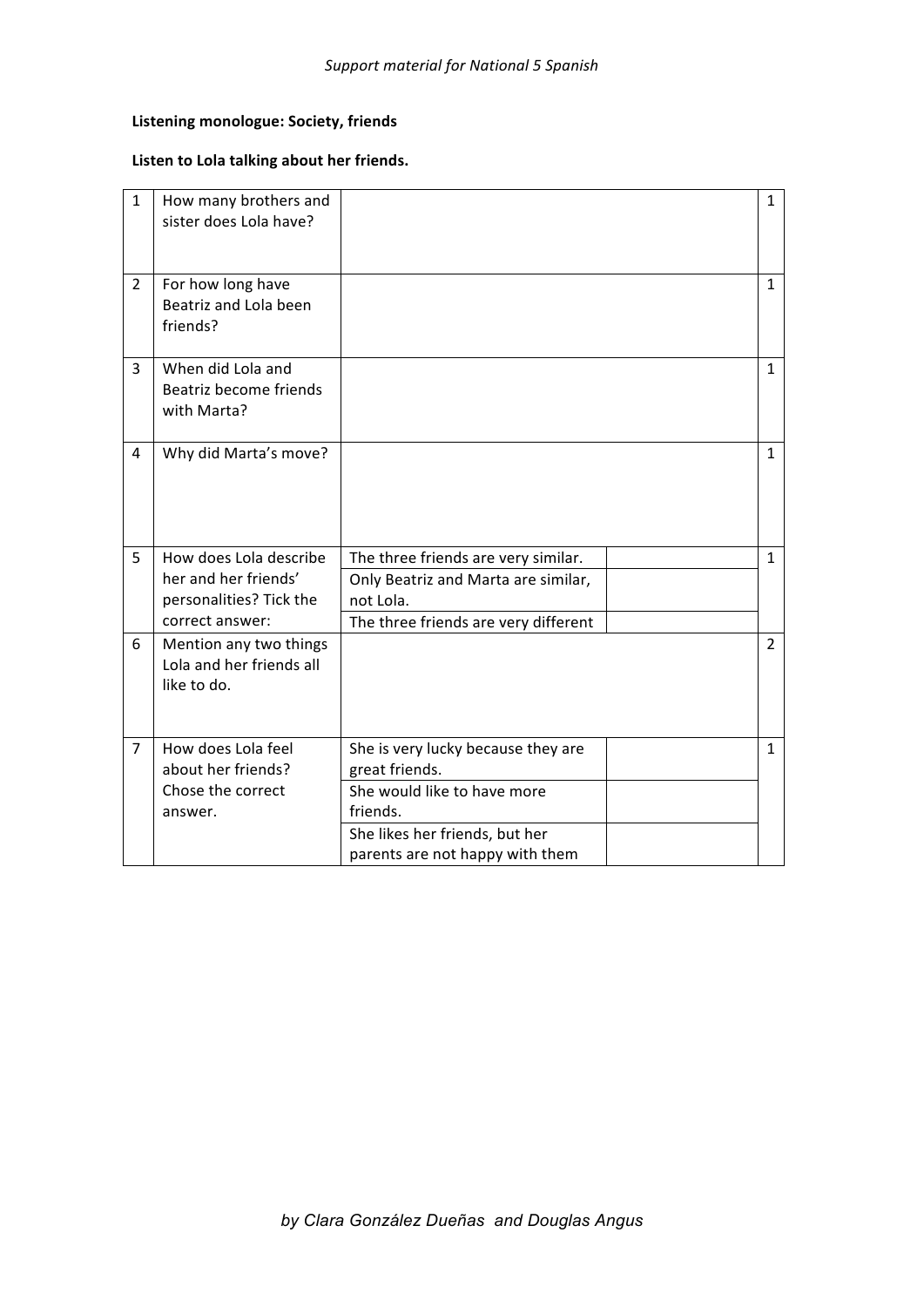## Listening dialogue: Society, friends

## You meet your friend Miguel. He has changed schools and tells you about the friends he has made there.

| $\mathbf{1}$   | For how long has<br>Miguel been in his new<br>school?                                     |                                                                | $\mathbf{1}$   |
|----------------|-------------------------------------------------------------------------------------------|----------------------------------------------------------------|----------------|
| $\overline{2}$ | What is his overall<br>impression of his new<br>class? Mention two<br>things.             |                                                                | $\mathbf{1}$   |
| 3              | Martín is one of<br>Miguel's new friends.<br>Tick the two correct<br>things that describe | Martín is the same age as Miguel.<br>Martín is from Argentina. | $\overline{2}$ |
|                | Martín.                                                                                   | Martín is also a new student at the school.                    |                |
| 4              | Is Miguel happy in his<br>class, overall?                                                 | Martín and Miguel play in a band together.                     | $\mathbf{1}$   |
| 5              | Complete the sentence:                                                                    | There are two boys in my class who are                         | $\mathbf{1}$   |
| 6              | Can you name any two<br>things that the two<br>boys in Miguel's class<br>do?              |                                                                | $\overline{2}$ |
| 7              | Name one quality that<br>Miguel looks for in his<br>friends                               |                                                                | $\mathbf{1}$   |
| 8              | What does Miguel not<br>mind in his friends?                                              |                                                                | $\mathbf{1}$   |
| 9              | Why is Miguel friends<br>with Nuria and Pilar?<br>Give details.                           |                                                                | $\overline{2}$ |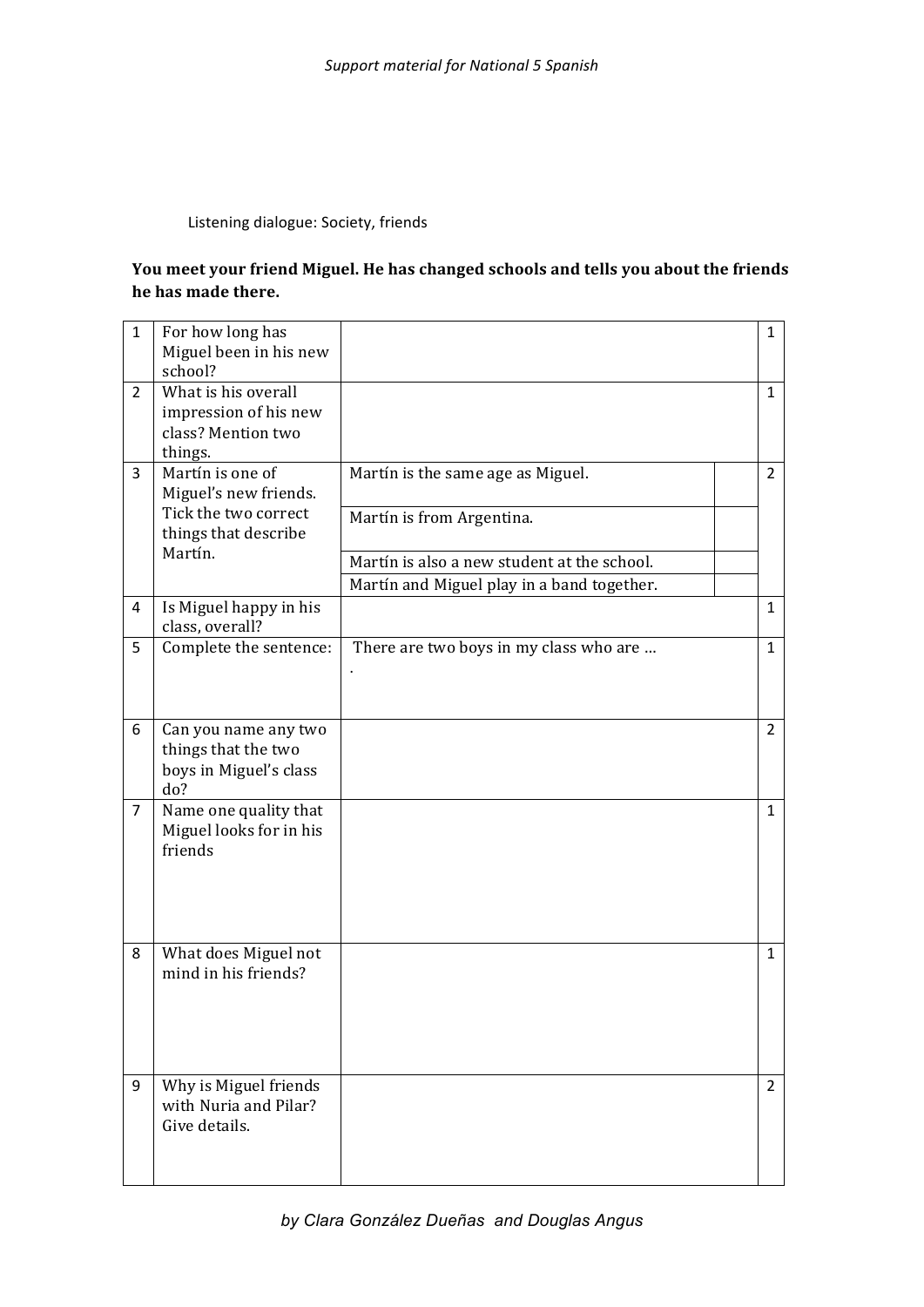Listening monologue: Society, reality TV

### Listen to Paula talking how she feels about Spanish reality TV shows

| $\mathbf{1}$   | Why does Paula feel Gran<br>Hermano is the most<br>famous reality show in<br>Spain?                            |                                                                       | $\mathbf{1}$   |
|----------------|----------------------------------------------------------------------------------------------------------------|-----------------------------------------------------------------------|----------------|
| $\overline{2}$ | Paula prefers another<br>show, Supervivientes, to<br>Gran Hermano. Mention<br>two things she says about<br>it. |                                                                       | $\overline{2}$ |
| 3              | Paula talks about different<br>types of reality TV shows<br>that exist in Spain. Mention<br>one of them.       |                                                                       | 1              |
| 4              | Would Paula like to take<br>part in one of these TV<br>shows? Why? Give one<br>reason.                         |                                                                       | $\overline{2}$ |
| 5              | What are we told about<br>Cristina? Tick the correct<br>box.                                                   | She took part in Operación Triunfo.<br>She won Operación Triunfo.     | $\mathbf{1}$   |
|                |                                                                                                                | She tried to take part in Operación Triunfo, but<br>was not selected. |                |
| 6              | According to the speaker, is<br>reality TV widespread in<br>Spain? Tick the correct box.                       | Very widespread                                                       | 1              |
|                |                                                                                                                | Not as much as in the UK                                              |                |
|                |                                                                                                                | Not at all                                                            |                |